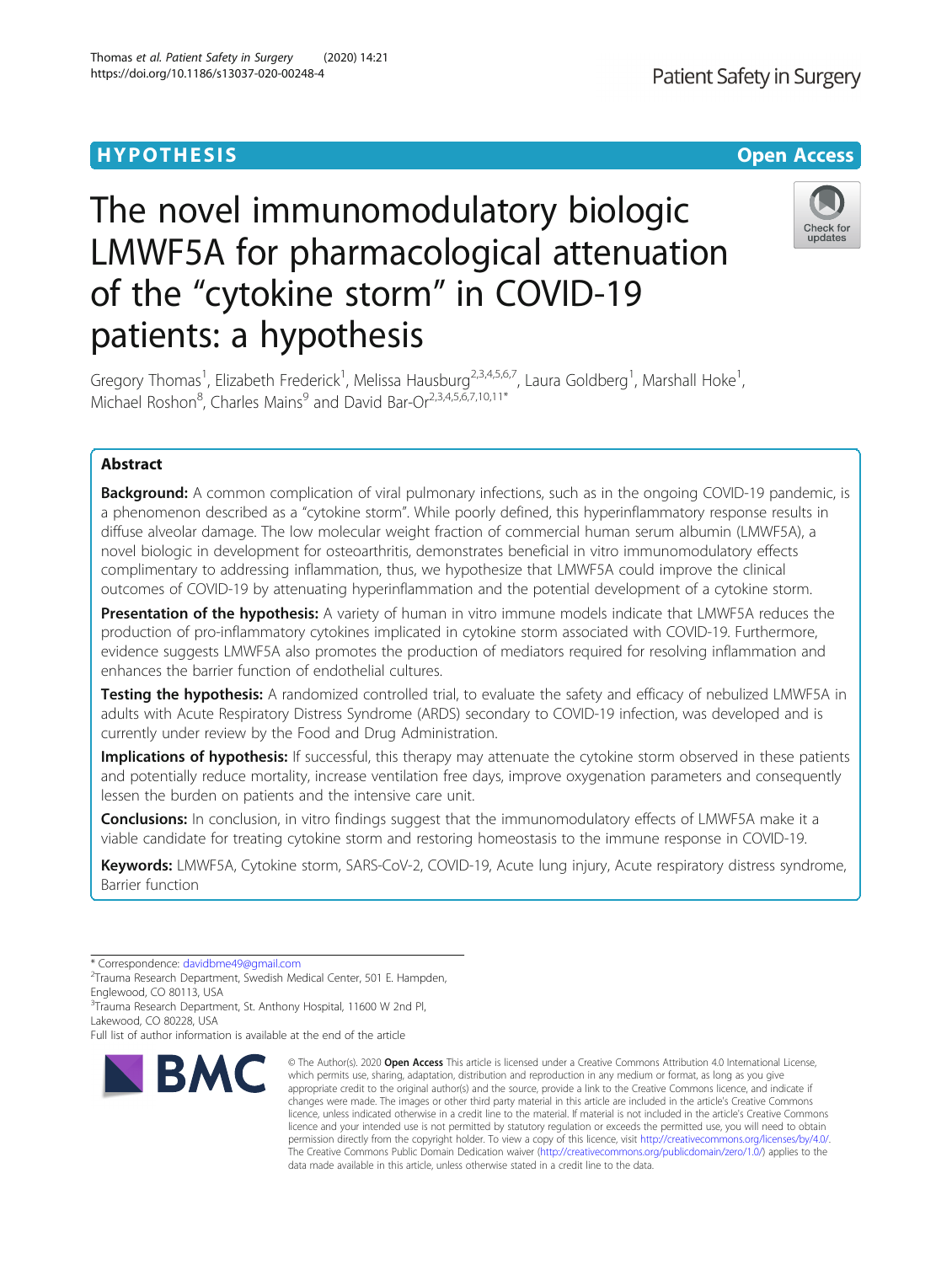## Background

Severe acute respiratory syndrome coronavirus 2 (SARS-CoV-2) is the virus responsible for the infectious respiratory condition now formally known as coronavirus disease of 2019 (COVID-19) [[1](#page-9-0)]. This virus was first identified in Wuhan, Hubei Province, China in December of 2019 and declared a global pandemic by the World Health Organization in March 2020 [[2](#page-9-0)]. COVID-19 symptoms (cough, fever, and shortness of breath) generally appear within 14 days of exposure and 20% of these patients progress to severe disease [\[3\]](#page-9-0). Hallmarks and complications of severe COVID-19 infection include acute respiratory distress syndrome (ARDS), pneumonia, sepsis and septic shock, cardiomyopathy and arrhythmia, acute kidney injury, and prolonged hospitalization [\[3\]](#page-9-0). Based on the size and scope of the COVID-19 pandemic, the disease burden on healthcare facilities and hospitals is severe, to the point that the US will continue to experience widespread shortages of critical standard of care items such as ventilators [\[4\]](#page-9-0).

While the pathogenesis of COVID-19 is still poorly defined, it is believed to involve viral-induced suppression of innate pathogen surveillance systems. Under normal conditions, pathogen pattern recognition receptors (PPR) on resident innate immune cells sense viral RNA molecules that trigger anti-viral, interferon (IFN) expression which prevents replication and promotes the removal of infected cells [\[5](#page-9-0)]. However, genomic studies conducted on the original severe acute respiratory syndrome coronavirus (SARS-CoV) demonstrate that the virus encodes for proteins that serve as innate immune antagonists by suppressing the expression of IFN and promoting evasion of viral RNA from host defense mechanisms, independent of pro-inflammatory cytokine release [[5\]](#page-9-0). As a result, early in infection, innate toll-like receptor (TLR) and PRR signaling pathways continue to potentiate the release of pro-inflammatory mediators, such as cytokines (i.e., TNFα, IL-6, IP10 or CXCL10, etc.) while viral replication remains unchecked. Hence, it has been theorized, coronaviruses pathogenesis involves the delayed release of IFN and an accumulation of monocyte/macrophages together with an inappropriate T-cell response [\[6](#page-9-0)]. Adding support to this etiology, severe cases of COVID-19 appear to present with dysregulated T-cell counts and elevated inflammatory cytokine levels [[7\]](#page-9-0).

In the case of severe COVID-19, this disruption leads to a condition described as a "cytokine storm", in which excessive amounts of pro-inflammatory cytokines are produced and may contribute to morbidity and mortality in these patients. A potential INFγ-related cytokine storm was first identified in some patients suffering with SARS-CoV infection involving a distinct pattern of cytokines including IFN $\gamma$ , CXCL10, and IL-6 [\[8](#page-9-0)]. Subsequently, clinical studies are now confirming similar responses in COVID-19 patients. In a study published in the Lancet, COVID-19 patients exhibit increased plasma levels of cytokines and chemokines, such as IFNγ, CXCL10, IL-1β, and TNFα [\[9\]](#page-9-0). As a result, therapeutic interventions for COVID-19 must address a range of pro-inflammatory cytokines and chemokines that can direct the arrival of immune cells and the development of a late phase hyperactivation.

It has been proposed this hyperinflammatory response triggers a violent attack on the body that potentiates cytokine storm development [\[10](#page-9-0)]. Studies demonstrate that viral infections, through both the result of viralinduced cellular toxicity and the immune response itself, drive the production of damage-associated molecular pattern (DAMP) molecules that are recognized by innate TLRs. For example, Imai et al. have demonstrated that oxidized phospholipids, generated by reactive oxygen species following exposure to inactivated influenza virus, lead to TLR4-mediated alveolar macrophage cytokine release and acute lung injury (ALI) in mouse models [\[11](#page-9-0)]. Importantly, they also found that inactivated influenza virus causes oxidative stress and TLR4 mobilization in human peripheral blood mononuclear cells (PBMC) [\[11\]](#page-9-0). In addition, viral infections have been shown to induce TLR4 mediated release of pro-inflammatory cytokines through the release of the DAMP molecules S100 calcium-binding protein A9 and high mobility group box 1; proteins normally sequestered inside the cell [\[12,](#page-9-0) [13\]](#page-9-0). Functionally, blocking TLR4 protects from and TLR−/− mice are highly resistant to influenza-induced lethality [\[11,](#page-9-0) [14\]](#page-9-0). It is also important to note, that TLR4 signaling may contribute to fibrosis, further complicating management of COVID-19 [[15](#page-9-0)]. These observations suggest that DAMP-mediated TLR signaling is an important therapeutic target in COVID-19, to reduce feed-back loops potentially critical for cytokine storm development. Interestingly, T-cells infected with SARS-CoV exhibit elevated expression of TLR4, 7, and 9, further demonstrating that this is a critical target for coronavirus intervention [\[16\]](#page-9-0).

The low molecular weight fraction of commercial human serum albumin (LMWF5A), a novel biologic drug in development for the treatment of inflammation associated with osteoarthritis, exhibits mechanisms of action that may be complimentary to addressing the innate-immunemediated inflammation seen in patients suffering from COVID-19. In the course of development history, the biologic effects of LMF5A have been established using a variety of human immune cell ex vivo and in vitro models stimulated using the DAMP, TLR4 agonist lipopolysaccharide (LPS) as well as relevant barrier-function assays using human endothelial cells (Table [1;](#page-2-0) also see review on LMWF5A mechanisms of action [\[25\]](#page-9-0)). Thus, we hypothesize that LMWF5A could improve the clinical outcomes of COVID-19 by attenuating hyperinflammation and the potential development of a cytokine storm as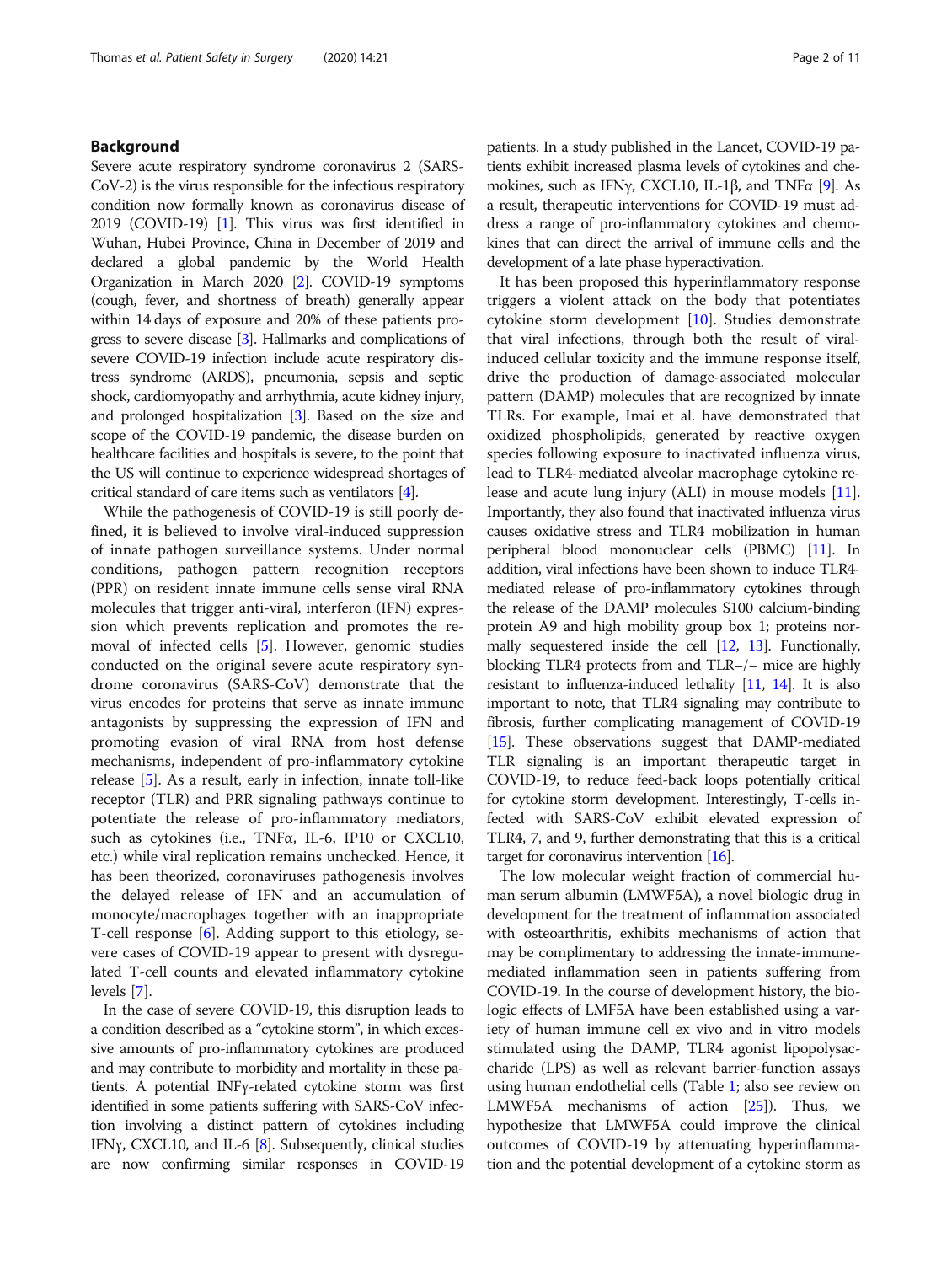| Cell Model                                                           | Results                                                                                                                              | Conclusions                                                                                                                           | Study       |
|----------------------------------------------------------------------|--------------------------------------------------------------------------------------------------------------------------------------|---------------------------------------------------------------------------------------------------------------------------------------|-------------|
| Influenza HA presented human T-cell<br>clone                         | LMWF5A and DA-DKP<br>treatment results in:<br><b>J</b> TNFa<br>↓ IFNy                                                                | Reduced release of cytokines associated with COVID-19 cytokine storm.                                                                 | [17]        |
| Influenza HA presented and CD3/CD28<br>stimulated human T-cell clone | DA-DKP treatment<br>results in:<br><b>L</b> TNFα<br><b>J</b> IFNy<br>↑ RAP-1 phosphoryl-<br>ation and activity                       | Reduced release of cytokines associated with COVID-19 cytokine storm.<br>Also, increased activation of barrier enhancing GTPase.      | $[18]$      |
| LPS-stimulated human PBMC                                            | LMWF5A and DA-DKP<br>treatment results in:<br>$\perp$ TNF $\alpha$                                                                   | Reduced release of cytokine associated with COVID-19 cytokine storm.                                                                  | $[19]$      |
| LPS-stimulated human PBMC                                            | LMWF5A treatment<br>results in:<br>1 TNFa<br>↑ PGE2 and 15d-PGJ2                                                                     | Reduced release of cytokine associated with COVID-19 cytokine storm to-<br>gether with increased pro-resolving mediator release.      | $\sqrt{20}$ |
| LPS-stimulated, PMA-differentiated THP-<br>1 macrophages             | LMWF5A treatment<br>results in:<br>J IL-6, IL-12, and<br>CXCL10<br>↑ IL-10<br>↑ AhR activity                                         | Reduced release of cytokines associated with COVID-19 cytokine storm<br>with apparent shift from M1 to M2 phenotype.                  | [21]        |
| Monolayer and 3D cultured human<br><b>BMMSC</b>                      | LMWF5A treatment<br>results in:<br>J RhoA activity<br>↑ Rac1 activity<br>J Stress fiber formation<br>↑ Stem cell homing<br>potential | Rebalancing of overall GTPase activity conducive to barrier enhancement. [22]<br>Also, increased progenitor cell homing potential.    |             |
| Dedifferentiated primary human<br>chondrocytes                       | LMWF5A treatment<br>results in:<br>↑ SRY-Box transcription<br>factor<br>$\downarrow$ Apoptosis                                       | Activation of transcription factor protective of fibrosis and increased cell<br>survival.                                             | [23]        |
| Primary human endothelial cell<br>permeability models                | LMWF5A treatment<br>results in:<br>↑ Acetylation of a-<br>tubulin<br>J Vascular leakage                                              | Enhanced barrier function of endothelial cells with reduced vascular<br>leakage. Also, apparent stabilization of microtubule network. | [24]        |

<span id="page-2-0"></span>Table 1 Ex vivo and in vitro immunomodulatory and barrier function effects of LMWF5A

well as the resulting increase in vascular permeability. In this report, we discuss key findings that support the use of LMWF5A as a therapeutic agent for patients suffering from COVID-19 following and provide translational links drawn from literature searches to bridge our research to modulation of key inflammatory mediators and function of the alveolar-epithelial barrier.

## Presentation of the hypothesis

## LMWF5A inhibits the release of pro-inflammatory cytokines from PBMC, macrophages, and T-cells

One of the ways LMWF5A may address the excessive cytokine production seen in these patients is by suppressing pro-inflammatory cytokines released from mononuclear cells infiltrating from blood. This is reflected in the ability of LMWF5A to inhibit the release of a key set of cytokines and chemokines associated with SARS-CoV-2 infection in ex vivo human PBMC models activated through innate pattern recognition pathways. For example, LMWF5A reduces TNFα release by human PBMC stimulated using LPS as an agonist for TLR4 signaling (Fig. [1](#page-3-0)) [[19\]](#page-9-0). LPS-stimulation mimics the pathogen-associated molecular pattern (PAMP) and DAMP signaling seen in the end stage of disease where excessive viral loads and tissue damage trigger excessive induction of the immune response. Subsequent unpublished findings show that this response extends to a reduction of CXCL10, IL-1β, and IL-12 as well. Thus, demonstrates that LMWF5A treatment appears to target the release of a pattern of cytokines observed in COVID-19 and other viral cytokine storms.

Tissue resident and blood-derived macrophages are key contributors in the inflammatory response to viral infections and the pro-inflammatory precursors of ARDS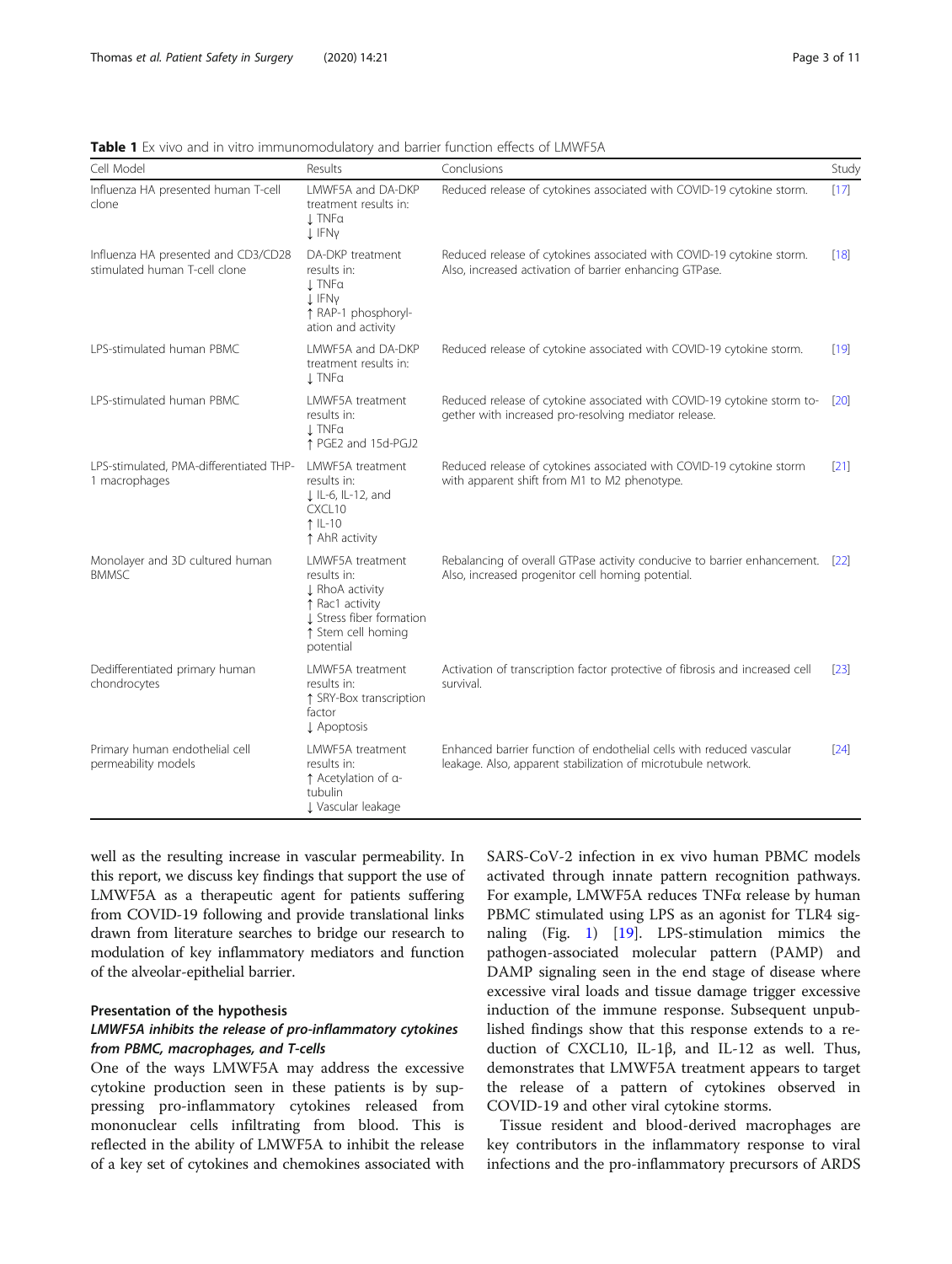<span id="page-3-0"></span>

[[26\]](#page-9-0). Alveolar macrophages are the predominant tissue resident immune cells found in the lung and are likely to be involved in both the early anti-viral response and trophic end-stages of tissue damage and recovery. In addition, pleiotropic monocytes, invading across the capillary-epithelial bed, will differentiate into proinflammatory M1 macrophages upon arrival and may contribute to the excessive immune response in the lung [[26\]](#page-9-0). Moreover, macrophages that develop into an inflammatory M1 lineage become a potent source of inflammatory cytokines (e.g., TNFα, IL-1β, IL-6, IL-12, CXCL10), furthering inflammation [\[26](#page-9-0), [27\]](#page-9-0). Of note, the balance of macrophage polarization between the microbial/IFNγ-induced M1 phenotypes and the antiinflammatory M2 could dictate the amplitude of classical activation versus neutrophil efferocytosis and immune resolution, respectively, during pulmonary insult [\[28](#page-9-0)].

In vitro studies using human macrophages further support an immunomodulatory action with LMWF5A treatment by shifting macrophage phenotypes from an inflammatory M1 lineage to an anti-inflammatory M2 lineage [[21](#page-9-0)]. In these experiments, a human THP-1 monocyte cell line was differentiated to induce macrophage-like characteristics, then treated with LMWF5A and stimulated with LPS. Reductions in both secreted cytokine and mRNA transcription were observed for the M1 markers IL-6, CXCL10, and IL-12. Importantly, the same cells exhibited an increase in the

release of the anti-inflammatory M2 marker, IL-10 with LMWF5A treatment as compared to saline controls. The reduction in inflammatory M1-type cytokine release and gene expression combined with increased antiinflammatory M2-type cytokine release indicates LMWF5A modulates the immune response by shifting the cytokine profile towards homeostasis. This shift in macrophage phenotype could reduce macrophage hyperactivity and partially address the overproduction of inflammatory cytokines observed in COVID-19.

Although COVID-19 may be characterized as an innate response, studies also indicate that adaptive cells contribute to the etiology of lung jury as well. Animal models demonstrate that T-cells facilitate the release of pro-inflammatory cytokines, such as TNFα, and the arrival of neutrophils in the lung [\[29](#page-9-0)]. As observed with macrophage polarization, this may result from an imbalance in inflammatory and regulatory subsets. For example, the ratio of pro-inflammatory Th17 to T regulatory cytokines in the peripheral blood of patients has been found to be predictive of 28-day mortality with ARDS [[30\]](#page-9-0). In support of this evidence, activated and proliferating pro-inflammatory T-cells have been detected in bronchoalveolar lavage samples taken from ARDS patients [[31\]](#page-9-0). Moreover, lymphocyte counts have been associated with increased disease severity in COVID-19 with patients who die exhibiting significant leukopenia [\[32](#page-9-0)]. These cells represent a potentially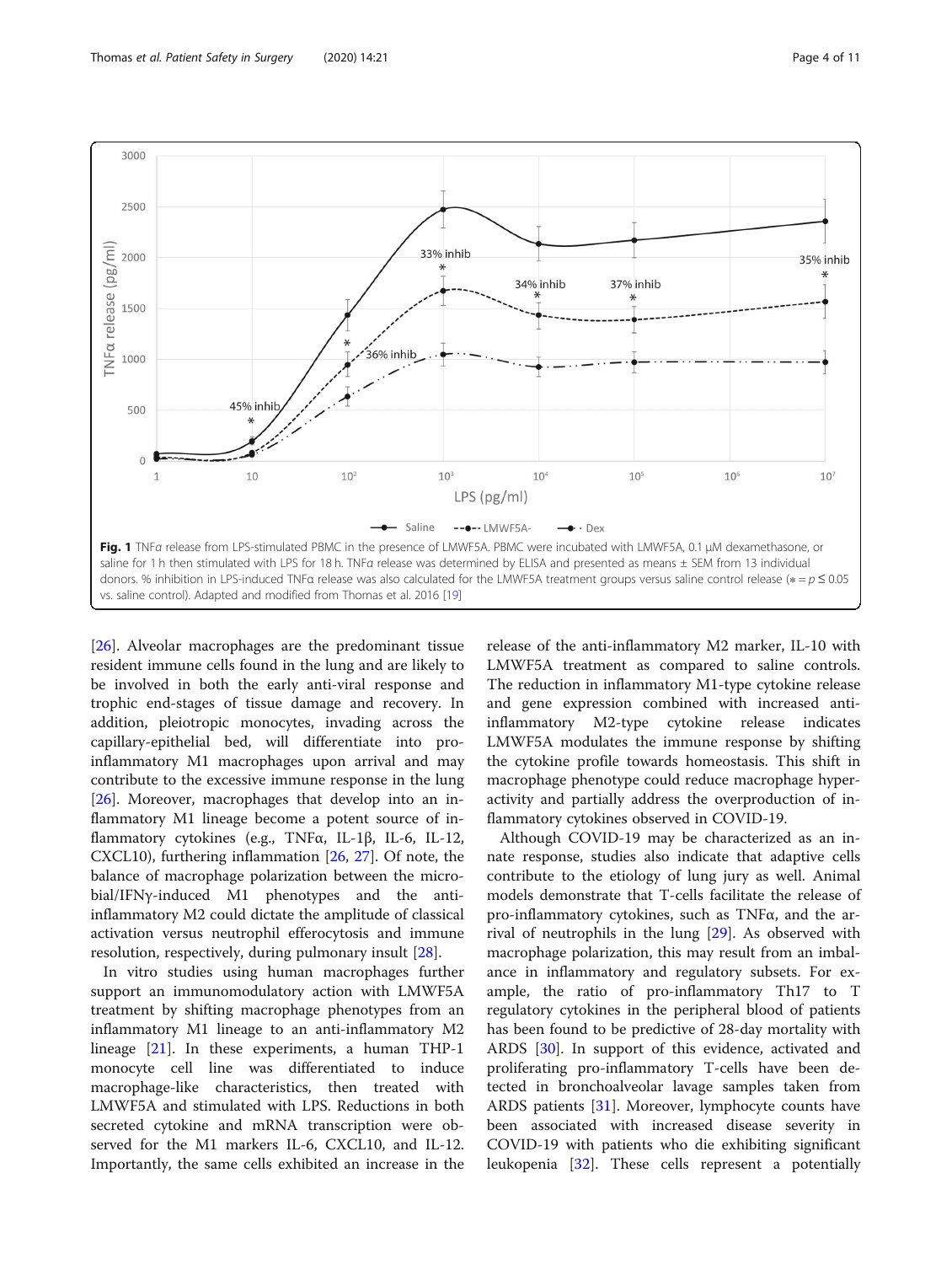underappreciated source of both IFNγ and proinflammatory cytokines, such as TNFα, and contributors of disease progression in COVID-19. Once in the lung, INFγ priming of T-cells will provide for intense, superantigenlike signaling that may exacerbate autocrine and paracrine cytokine activity. While their role in COVID-19 is yet to be fully elucidated, targeting persistent and longlived immune regulators, such as T cells, could prove valuable in balancing the immune response.

One of the earliest documented activities of LMWF5A is its ability to reduce cytokine release from immune cells stimulated through the T-cell receptor (TCR) by CD3/28 antibody or specific antigen presentation. LMWF5A was found to reduce TNFα and IFNγ release from CD3/28-stimulated PBMC and influenza HA antigen-presented human T-cell clones [[17\]](#page-9-0). This activity was attributed, in part, to an identified diketopiperazine molecule formed by the cleavage and cyclization of the two N-terminal amino acids of human serum albumin, DA-DKP, present in LMWF5A. Treatment of these cells with DA-DKP resulted in significant reductions of TNFα and IFNγ release from antigen presented T-cells clones [[18\]](#page-9-0). Interestingly, this effect appears to be specific to memory (CD45RO+) but not naïve (CD45RA+) phenotypes (unpublished findings). These findings demonstrated that LMWF5A can reduce cytokine release during an adaptive immune response triggered by the presentation of antigen or activation of T-cells. Therefore, with respect to COVID-19, LMWF5A may shift the overall inflammatory response away from the hypercytokine production observed as the disease transitions to ARDS without impacting the body's ability to fight the primary viral infection.

## LMWF5A down-regulates pro-inflammatory transcription factors

Mechanistically, COVID-19 pathogenesis seems to be conducted through distinct transcriptional signaling pathways. For example, activation of NF-κB appears to be a hallmark of alveolar macrophages found in patients during ARDS [[33\]](#page-9-0). More importantly, inhibition of NFκB has been shown to limit the production of proinflammatory cytokines like IL-6 and CXCL10 in mouse models resulting in reduced mortality [[34](#page-9-0)]. Dysregulation of NF-κB activity has been broadly implicated in the production of inflammatory cytokines (TNFα, IL-1β, IL-6) and cell apoptosis [[35](#page-9-0)–[37](#page-10-0)]. Also, it has been reported that NF-κB signaling pathways can coordinate with other hallmark pro-inflammatory transcription factors in the immune response [[38](#page-10-0)].

Another pro-inflammatory transcription factor associated with lung inflammation is signal transducer and activator of transcription (STAT). The canonical IFNγ signaling pathway involves the activation of Janus kinase and STAT1 which promotes M1 polarization of macrophages and augments TCR signaling priming [\[39](#page-10-0)]. STAT1 and STAT3 activation has also been shown to be a driving factor in LPS-induced lung injury by mediating the release of IL-6 and TNF $\alpha$  [[40](#page-10-0)]. Supporting this mechanism, inhibition of STAT3 reduces the accumulation of immune cells as well as the amount of detectable TNFα and IL-1β in bronchoalveolar lavage fluid in LPSinduced mouse lung ALI models [[41\]](#page-10-0).

Several lines of preliminary evidence demonstrate that LMWF5A reduces the activity of both NF-κB and STAT. NF-κB luciferase HEK293 reporter cells treated with LMWF5A and then stimulated with TNFα exhibit dosedependent reductions in NF-κB expression as measured by luciferase activity. As for STAT, preliminary experiments, using the LPS-stimulated human PBMC model described above, indicate that LMWF5A reduces STAT1 and STAT3 activation as measured by DNA-binding ELISA in nuclear and cytoplasmic protein fractions taken from cells after 24 h in culture. While these findings need to be fully evaluated, reduction in NF-κB activity could reduce the overall inflammatory status of COVID-19 patients while a reduction in STAT could provide an avenue to help suppress the robust IFNγ and M1 signaling that appears to trigger the cytokine storm development in these patients.

## LMWF5A upregulates anti-inflammatory transcription factors

Conversely, LMWF5A appears to activate the antiinflammatory and/or immunoregulatory transcription factors, aryl hydrocarbon receptor (AhR) and peroxisome proliferator-activated receptor (PPAR). A source of endogenous AhR ligands are tryptophan metabolites, and one of the active ingredients in LMWF5A is nacetyl-tryptophan, suggesting that AhR activation contributes to the immunomodulatory action of LMWF5A. The effect on AhR activity was confirmed using an AhR antagonist (CH223191) in the THP-1 model described above. When an AhR antagonist was added to these macrophage-like cultures, the IL-6 response was partially attenuated, demonstrating that the AhR activation plays a partial role in the reducing of cytokine observed in this model. However, AhR antagonism had no significant effect on CXCL10 inhibition, indicating other pathways are involved in LMWF5A activity as well [\[21](#page-9-0)]. Another target pathway for activity was identified based on the fact that endogenous PPAR ligands are comprised of fatty acids and their derivatives, and LMWF5A contains the fatty acid, caprylate. Furthermore, 15-delta prostaglandin J2 (15d-PGJ2), a resolving prostaglandin known to be a natural ligand for PPARγ, is upregulated by LMWF5A (to be discussed more below). To establish the contribution of PPAR in our models, DNA-binding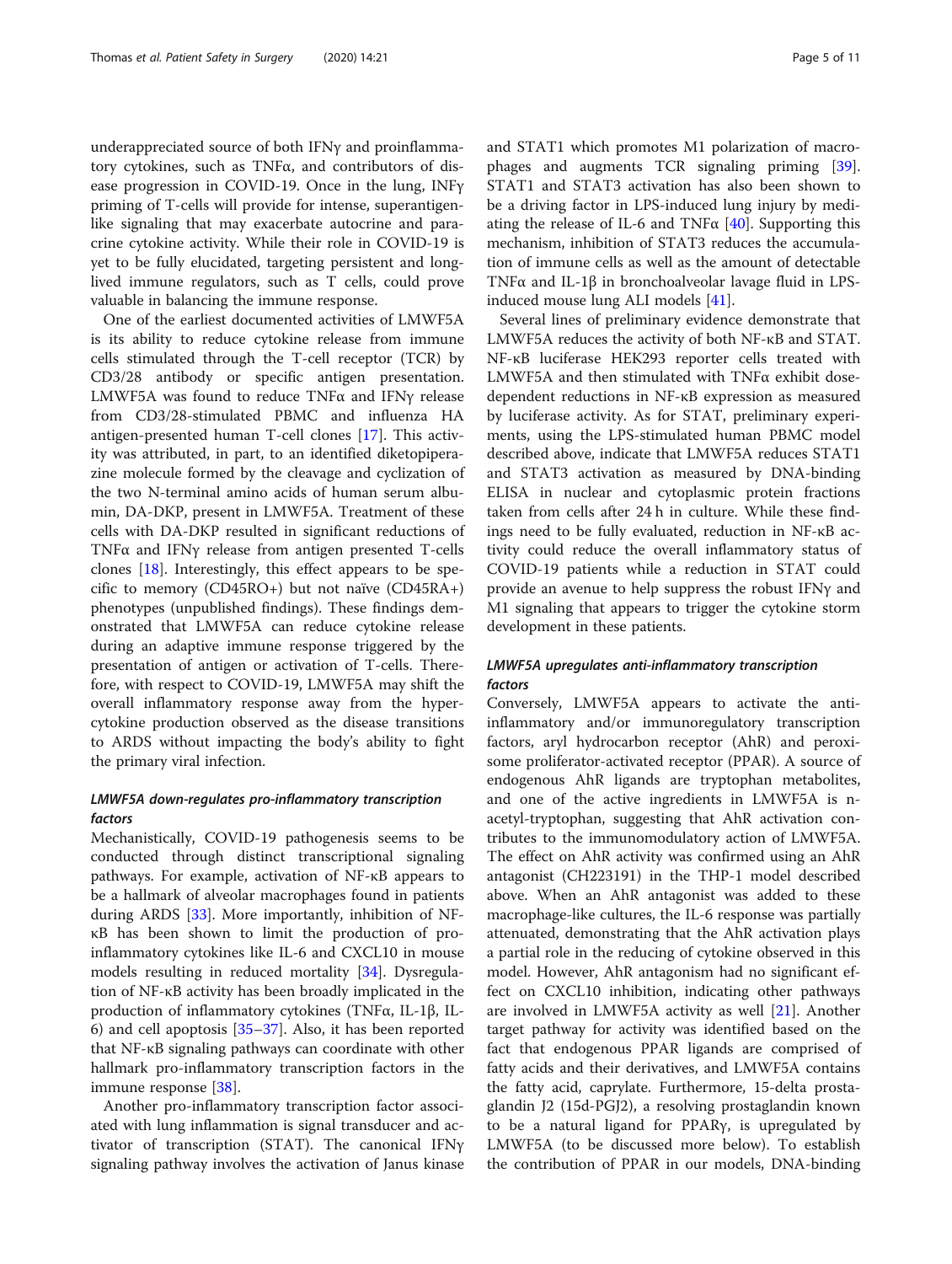and pathway specific antagonism was evaluated. Preliminary findings suggest that human PBMC treated with LMWF5A exhibited increased PPAR DNA binding and the addition of the PPARγ antagonist GW9662 to these cultures results in the attenuation of the LPS-induced TNFα inhibition. Together, these data indicate that both AhR and PPAR transcriptional pathways play a role in the anti-inflammatory responses observed by LMWF5A.

A large body of evidence suggests that AhR and PPAR signaling plays a pivotal role in immunosuppression and the direction of regulatory immune cell phenotypes. To illustrate, AhR has been shown to suppress NF-κB activity by: increasing DNA binding of the NF-κB subunit p50 (p50)/p50 NF-κB homodimer to competitively inhibit the active p50/ NF-κB subunit p65 (RelA) heterodimer [[42](#page-10-0)], sequestering co-regulators (RelA, NF-κB subunit RelB) to prevent translocation into the nucleus [[43\]](#page-10-0) and direct trans-repression in the presence of STAT1 [[44\]](#page-10-0). AhR also promotes anti-inflammatory cytokine production (IL-10, IL-21) and the differentiation of T-cells to regulatory phenotypes through cross-talk with the transcription factors proto-oncogene c-Maf and STAT3 [\[45,](#page-10-0) [46](#page-10-0)]. As with AhR, PPAR has been shown to suppress NF-κB activity by: binding to DNA and directly interacting with the RelA and p50 subunits of NF-κB, inducing the expression of inhibitor NF-κB protein, sequestering coactivators required for NF-κB such as CREB-binding protein, and releasing the repressor B-cell lymphoma 6 protein which redirects its activity towards NF-κB-mediated promoters [[47\]](#page-10-0). This activity decreases the production of several pro-inflammatory cytokines regulated by the NF-κB pathway, including TNFα and IL-6 [[47,](#page-10-0) [48\]](#page-10-0). More importantly, the PPARγ agonist, rosiglitazone, is protective of endotoxin induced ARDS in rat models with marked reductions in nitric oxide and oxidative damage observed [[49\]](#page-10-0). Based on these results, we suspect that activation of these pathways could help suppress the release of key cytokines, such as IL-6, during COVID-19, provide additional control over proinflammatory signaling pathways, and potentially rebalance inflammatory immune cells to regulatory and immunotolerant phenotypes that appear to be missing in critical stages of ARDS.

## LMWF5A enhances the release of pro-resolving lipid mediators

One of the unique aspects of LMWF5A-induced immunomodulation is the suppression of pro-inflammatory cytokines concomitant with the enhancement of pro-resolving molecules. In our LPS-stimulated PBMC investigations, we found that unlike the steroid dexamethasone, which reduces cytokine and prostaglandin release, LMWF5A inhibits TNFα release while potentiating the production of pro-resolving prostaglandin E2 (PGE2) and 15d-PGJ2 in

these cultures (Fig. [2](#page-6-0)) [[20\]](#page-9-0). On the other hand, treatment with ibuprofen, a nonsteroidal anti-inflammatory drug, strongly attenuates prostaglandin release but does not result in a significant reduction in TNFα release. Consequently, LMWF5A offers a distinctive immunomodulatory profile to other hallmark antiinflammatory drugs. Western blot analysis shows that LMWF5A accomplishes this by upregulating prostaglandin-endoperoxide synthase 2 (COX-2) expression [[20](#page-9-0)]. A similar PGE2 response is observed in macrophage-like cell culture models using PMAdifferentiated U937 monocytic cells stimulated with LPS, suggesting that while LMWF5A can suppress proinflammatory cytokines, healing and resolution phase mediators are still produced and possibly enhanced by treatment.

In regard to COVID-19, it is now appreciated that COX-2 plays a critical role in protection through the resolution phase of inflammation. Hangai et al. found that PGE2 release from necrotic macrophages may represent a mechanism to suppress DAMP-induced inflammation and that inhibition of COX-2 results in elevated serum TNFα levels in liver necrotic models [[50\]](#page-10-0). Interestingly, studies have also shown that PGE2 in the wound site is sufficient to drive the reverse migration of neutrophils as well as promote the apoptosis of neutrophils and efferocytosis critical for the resolution phase of the inflammatory process [\[51](#page-10-0)]. The authors further hypothesized that this activity is temporally important, in part, to allow neutrophils to perform critical functions, then provide timely resolution. While it is certain that DAMP signaling has evolved to help achieve homeostasis after insult or injury, excessive and/or sustained responses can exacerbate disease. As a result, compensatory mechanisms exist within the biologic milieu and it appears that LMWF5A may help drive lipidmediated feed-back loops of immunosuppression.

More importantly, this pathway also appears critical to viral immunity and may afford some protection from the robust inflammation in late phase viral infection that leads to ARDS. For example, in some coronavirus studies, it has been shown that the virus manipulates prostaglandin release from infected cells during different phases of infection. Fang et al. showed that SARS-CoV achieves this is by membrane protein-induced down regulation of NF-κB, with a resulting reduction in COX-2 expression [[52](#page-10-0)]. The authors suggest that this is a protective measure by the virus to evade the immune response in the early stages of infection. In addition, the host response with these molecules also appears to dictate disease progression. To illustrate, in mouse studies, age-related differences in PGD2 release result in defective migration of dendritic cells and cytotoxic CD8+ T-cell activity into the lung [\[53\]](#page-10-0). Furthermore, it has also been found that anti-inflammatory PGD2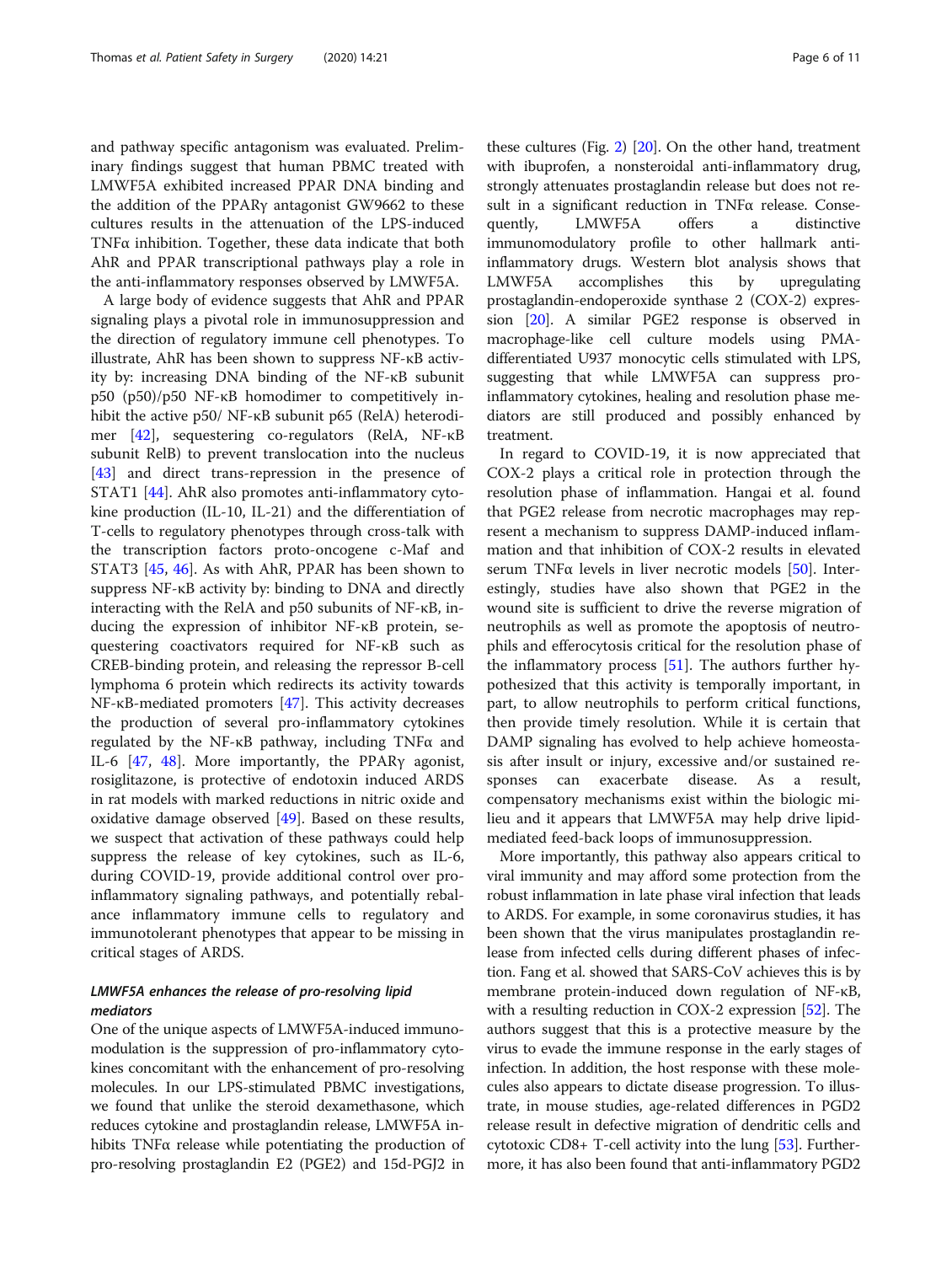<span id="page-6-0"></span>

signaling, through D-prostanoid receptor 1, reduces inflammasome-induced IL-1β release and mortality in coronavirus-infected mice [\[54\]](#page-10-0). Finally, influenza studies have established that 15d-PGJ2 treatment protects mice against lethal influenza infection through a PPARγdependent mechanism with a marked reduction in viral load and lung inflammation observed [[55](#page-10-0)]. It has been theorized that bioactive lipids, such as arachidonic acid, may serve as endogenous anti-viral compounds, thus, together with the findings above, prostaglandins could

provide a therapeutic advantage for ARDS secondary to viral infections such as COVID-19 [[56](#page-10-0)].

## LMWF5A enhances endothelial barrier function

There are many clinical parameters that may contribute to the pathogenesis and morbidity associated with COVID-19. One of these is dysregulation of the alveolar-epithelial barrier, which results in the build-up of protein-rich fluid and decreased oxygen diffusion. Resolution and repair of the widespread inflammation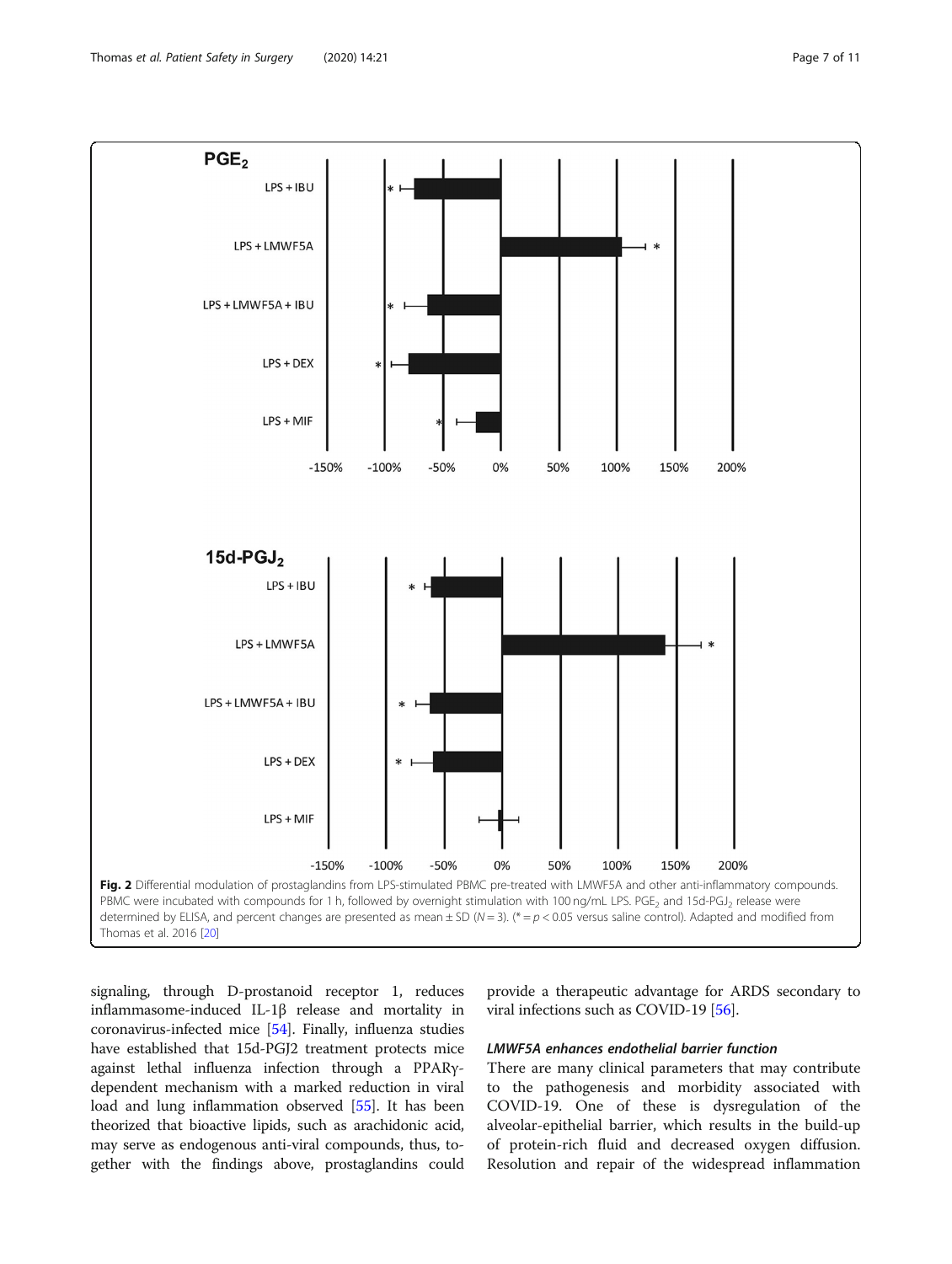characteristic of ARDS, depends not only on clearance of infiltrating immune cells and suppression of inflammation but also on removal of fluid and restoration of barrier function. Interventions that enhance barrier function should provide a rational approach for the treatment and prevention of COVID-19.

## Prostaglandins and barrier function

Research findings suggest that LMWF5A may protect barrier integrity in several ways. First, and expanding on an intrinsic ability described above, prostaglandins and COX-2-derived mediators also appear to promote the recovery of barrier function in both endothelial and epithelial cells. To illustrate, PGE2 release from LPSstimulated A549 epithelial cells, acting through PGE2 receptor EP4, has been shown to enhance microvascular endothelial cell barrier function [\[57\]](#page-10-0). Moreover, murine models indicate that COX-2 derived mediators are protective of acid-induced ALI and that selective inhibition delays resolution [\[58](#page-10-0)]. Thus, the authors propose that increased COX-2 activity could provide some level of protection against the edema associated with ALI [\[58](#page-10-0)].

#### LMWF5A enhances endothelial barrier function

Equally significant, LMWF5A, and its component DA-DKP, have been found to impact the activity of enzymes that link extracellular signals to cytoskeletal rearrangements known as small guanosine triphosphate hydrolases (GTPases). Proteomic analysis and pulldown assays of human T-cells stimulated through the TCR shows that DA-DKP elevates the phosphorylation and activity of the GTPase, Ras-related protein RAP-1 (RAP-1), as compared to controls [\[18](#page-9-0)]. Changes in the activity of other GTPases are also observed in bone-marrow derived mesenchymal stems cells (BMMSC) treated with LMWF5A. Following treatment with LMWF5A, BMMSC exhibit a rapid reduction in the intracellular level of active Ras homolog family member A (RhoA) together with an increase in Rac family small GTPase 1 (Rac1) [[22\]](#page-9-0). Finally, DA-DKP treatment of human umbilical vein endothelial cells appears to reduce RhoA activation induced by thrombin (unpublished findings). This body of evidence provides support for the idea that LMWF5A treatment can rapidly regulate GTPase activity in culture.

These molecular switches are intimately linked to a variety of cell processes that help regulate the barrier function of both endothelial and epithelial cells. Of critical importance, specific exchange protein activated by cAMP (EPAC) activation of RAP-1 both prevents and reverses dysregulation of vascular function induced by inflammatory cytokines through stabilization of cytoskeletal components [[59\]](#page-10-0). As seen in endothelial cells, epithelial cell GTPase activity dictates the arrangements

and status of f-actin cytoskeletal elements and cellular junction proteins  $[60]$  $[60]$ . It is important to note there is relevance of this finding to COVID-19 as studies on the pathology of severe coronavirus-induced ARDS/ALI hypothesize that alveolar damage is dependent on a balance between coagulation and fibrinolysin pathways [[61\]](#page-10-0). Interestingly, viral infection also appears to activate RhoA activity in some models [\[62\]](#page-10-0). Because one of the underlying features of ARDS secondary to COVID-19 is the breakdown of the endothelial-epithelial barrier in the alveoli, this activity could provide a potential avenue to reduce the influx of fluid into alveolar spaces.

An ancillary cytoskeletal rearrangement has also been observed following LMWF5A treatment of human retinal endothelial cells. When treated, these cells observe a rapid increase in acetylated α-tubulin; a modification associated with stabilization and longevity of polymerized microtubules (Fig. [3](#page-8-0)a) [[24](#page-9-0)]. This post-translational modification, attributed to the release of  $Ca^{2+}$  from intracellular stores in this model, can be detected in these cells in as little as 30 min post-treatment and persists for 24 h (Fig. [3](#page-8-0)b) [[24](#page-9-0)]. To put this in perspective, destabilization of microtubules has been shown to be an integral endothelial barrier dysfunction as a result innate immune signaling and oxidative stress [\[63](#page-10-0)]. Moreover, inhibition of histone deacetylase 6, resulting in the acetylation of α-tubulin, has been shown to reduce LPS-induced lung injury by down regulating caspase 1 activity, resulting in lowered IL-1β levels [[64](#page-10-0)]. Ergo, microtubule stabilization has a documented antiinflammatory and barrier enhancement effect in the lung.

The potential biologic relevance of this LMWF5A activity can be seen in functional assays of barrier activity and in the microscopic examination of cytoskeletal rearrangements. Treatment of both endothelial and epithelial monolayers with DA-DKP increases barrier function for extended periods of time as measured by increased trans endothelial electrical resistance. Moreover, DA-DKP also attenuates rapid increases in permeability, promotes cortical f-actin rearrangement, and reduces stress-fiber formation following thrombin stimulation of endothelial cells; this activity is suggested to be dependent on EPAC1, an exchange factor for the aforementioned small GTPase RAP-1, and VE-cadherin organization (unpublished findings). Altogether, these data on the molecular mechanisms and more general functional effects of LMWF5A demonstrate how this biologic may prove useful for the treatment of lung vasogenic edema by enhancing the alveolar-epithelial barrier via altering GTPase activity, promoting cortical f-actin rearrangement, and stabilizing the microtubule network.

### Testing of hypothesis

To explore the use of LMWF5A for this indication, a randomized controlled trial to evaluate the safety and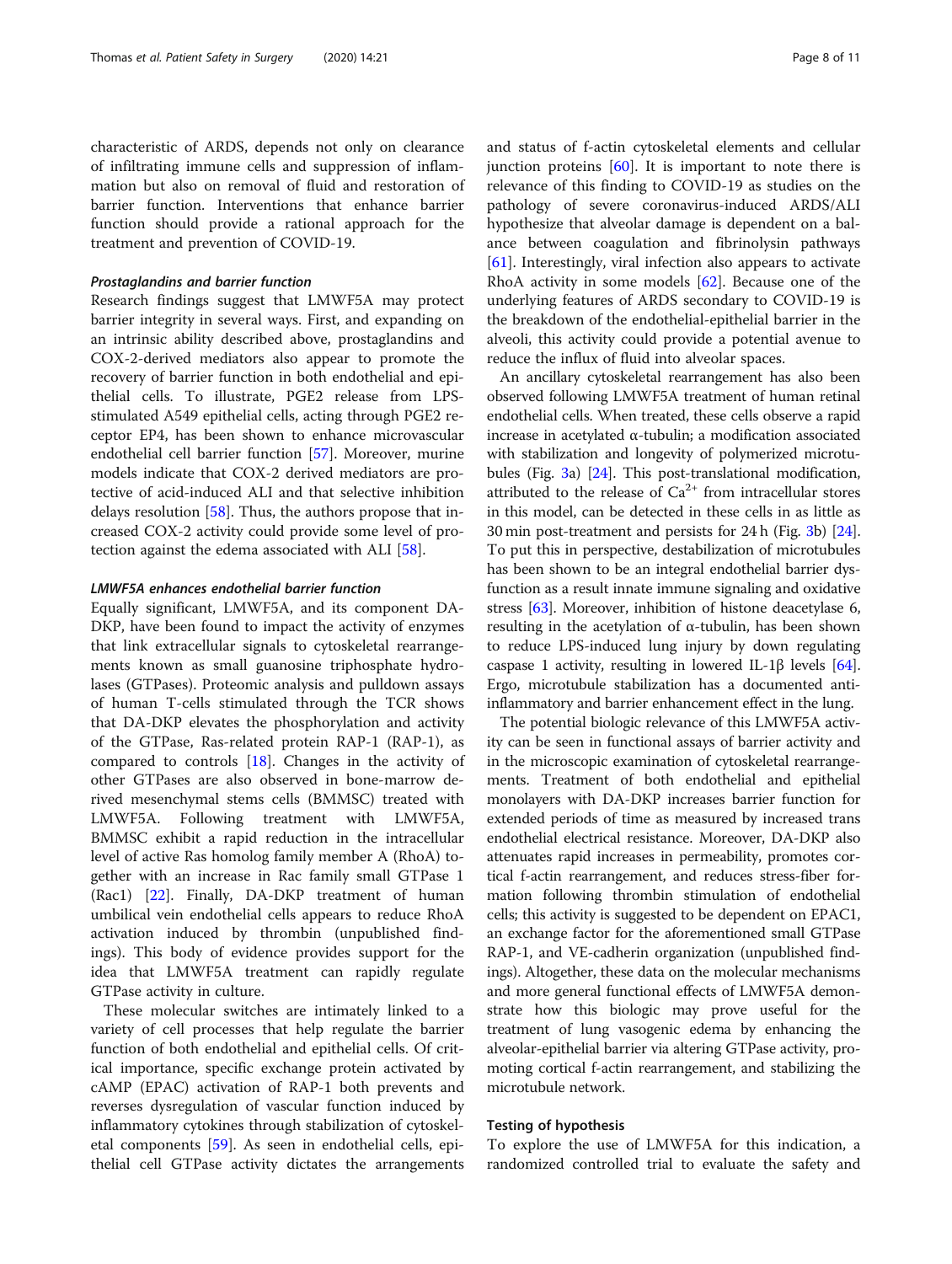<span id="page-8-0"></span>

immunofluorescence staining for acetylated α-tubulin in HREC treated with Saline or LMWF5A for 3 or 6 hours (h). Acetylated αtubulin in saline-treated controls is primarily located in microtubule organizing centers around the nucleus. LMWF5A treated HREC exhibit elevated cytoplasmic and perinuclear staining. Green represents conjugated Alexa fluor 488 anti-acetylated α-tubulin staining and blue represents nuclear 4′,6-diamidino-2-phenylindole DNA staining. b: Rapid increase in acetylated α-tubulin is observed following LMWF5A treatment. Western blot analysis of total protein extracts taken from HREC 10 min to 24 h post LMWF5A treatment as compared to total tubulin controls. Adapted and modified from Thomas et al 2016 [\[24\]](#page-9-0)

efficacy of nebulized LMWF5A in adults with ARDS secondary to COVID-19 infection (supplement 1) was developed and is under review by the Center for Biologics Evaluation and Research division of the Food and Drug Administration. Briefly, this trial is designed to enroll up to ten (10) patients, randomized 1:1 to nebulized LMWF5A plus standard of care (SOC) for ARDS (active arm,  $n = 5$ ) or SOC for ARDS (control arm,  $n = 5$ ). The primary trial objective is to evaluate the safety and tolerability of nebulized LMWF5A in patients with ARDS secondary to COVID-19 infection. The secondary trial objectives are to evaluate the efficacy of nebulized Ampion versus control in improving the clinical course and outcomes of patients with ARDS secondary to

COVID-19 infection including mortality, ventilator free days and PaO2/FiO2 ratio.

## Implications of the hypothesis

If successful, this therapy may attenuate the cytokine storm observed in these patients and potentially reduce mortality, increase ventilation free days, improve oxygenation parameters and consequently lessen the burden on patients and the intensive care unit. This initial study will be followed by larger randomized controlled trial in COVID-19 positive patients exhibiting respiratory distress and might avoid the need of mechanical ventilation.

## Conclusion

In conclusion, in vitro findings suggest that the immunomodulatory effects of LMWF5A make it a viable candidate for treating cytokine storm and restoring homeostasis to the immune response in COVID-19.

#### Abbreviations

LMWF5A: Low molecular weight fraction of human serum albumin; DA-DKP: Aspartyl-alanyl diketopiperazine; SARS-CoV-2: Severe acute respiratory syndrome coronavirus 2; SARS-CoV: Severe acute respiratory syndrome coronavirus; COVID-19: Coronavirus disease of 2019; ARDS: Acute respiratory distress syndrome; ALI: Acute lung injury; LPS: Lipopolysaccharide; DAMP: Damage-associated molecular pattern; PAMP: Pathogen-associated molecular pattern; PBMC: Peripheral blood mononuclear cells; BMMSC: Bone marrow derived mesenchymal stem cells; PMA: Phorbol 12-myristate 13 acetate; PRR: Pattern recognition receptor; TLR: Toll-like receptor; HA: Influenza Hemagglutinin; TNFα: Tumor necrosis factor alpha; IFNγ: Interferon gamma; IL-1β: Interleukin 1 beta; IL-1Ra: Interleukin 1 receptor antagonist; IL-6: Interleukin 6; IL-10: Interleukin 10; IL-12: Interleukin 12; IL-21: Interleukin 21; IP10 or CXCL10: C-X-C Motif Chemokine Ligand 10; NF-κB: Nuclear factor kappa-light-chain-enhancer of activated B cells; p50: NF-κB subunit p50; RelA: NF-κB subunit p65; RelB: NF-κB subunit RelB; STAT: Signal transducer and activator of transcription; AhR: Aryl hydrocarbon receptor; PPAR: Peroxisome proliferator-activated receptor; COX-2: Prostaglandin-endoperoxide synthase 2; PGE2: Prostaglandin E<sub>2</sub>; PGD2: Prostaglandin D<sub>2</sub>; 15d-PGJ2: 15-Deoxy-Δ-12,14-Prostaglandin J<sub>2</sub>; GTPase: Guanosine triphosphate hydrolase; RAP-1: Ras-related protein RAP-1; RhoA: Ras homolog family member A; Rac1: Rac family small GTPase 1; EPAC: Exchange protein activated by cAMP

#### Authors' contributions

G.T and D.B-O: Conception, draft of manuscript, and provision of images. E.F., L.G., M. Hausburg, M.R., and C.M.: Conception and critical review of manuscript. All authors read and approved final manuscript.

#### Funding

This research did not receive any specific grant funding.

#### Availability of data and materials

The data analyzed during in this report are included in published articles or available from the corresponding author on reasonable request.

#### Ethics approval and consent to participate

All experiments referred to in this report were conducted with commercially available cell lines and/or primary human cells with all appropriate consents available from the suppliers.

#### Consent for publication

Not applicable (e.g., this manuscript contains no personal information or data).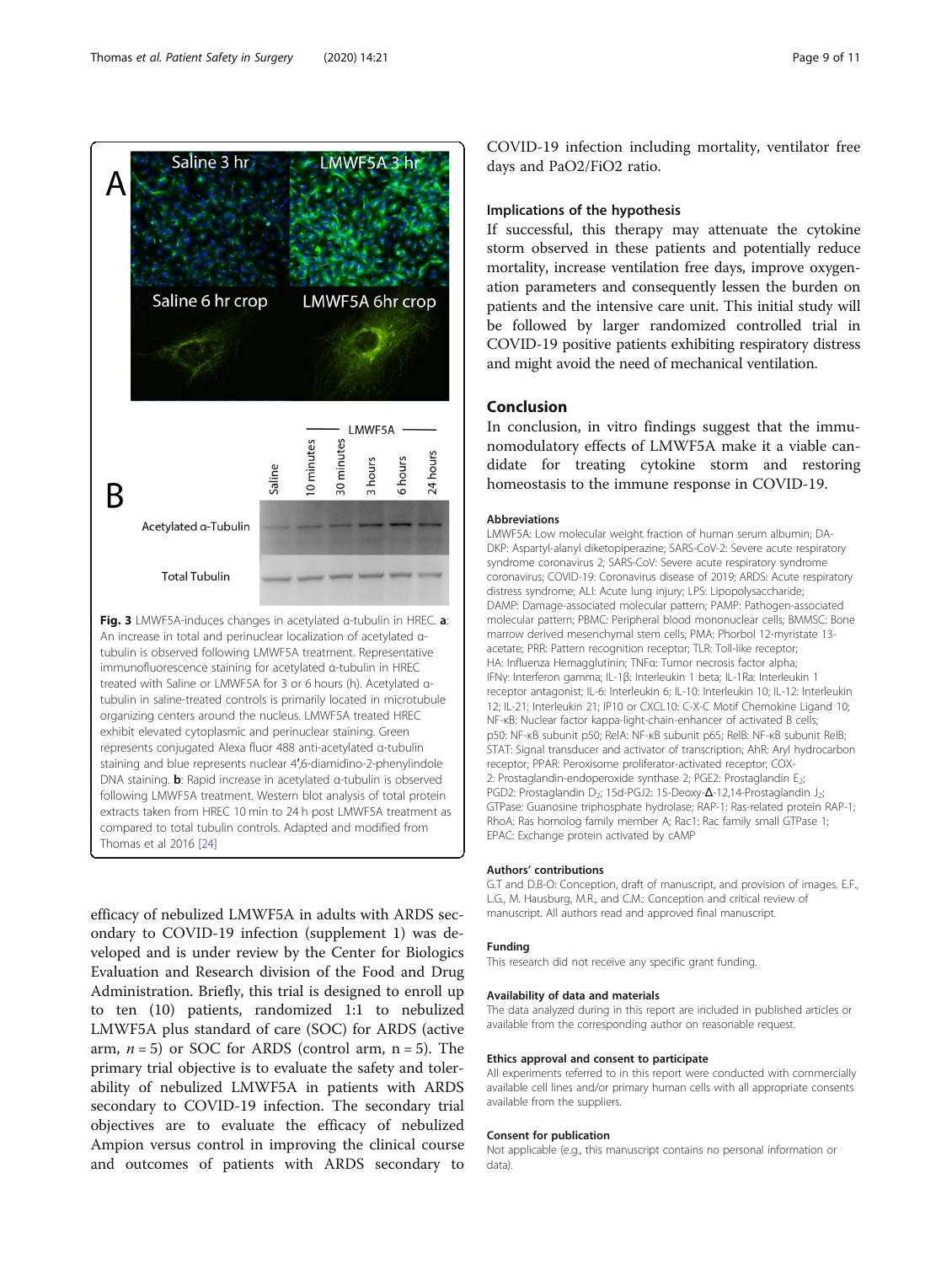#### <span id="page-9-0"></span>Competing interests

G.T and M. Hoke are employees, shareholders, and have been granted stock options at Ampio Pharmaceuticals.

E.F. and L.G. are employees and have been granted stock options at Ampio Pharmaceuticals.

M. Hausburg is a shareholder at Ampio Pharmaceuticals.

D.B-O is a Director and shareholder at Ampio Pharmaceuticals.

All other authors have nothing to declare.

#### Author details

<sup>1</sup> Ampio Pharmaceuticals, Inc, 373 Inverness Pkwy #200, Englewood, CO 80112, USA. <sup>2</sup>Trauma Research Department, Swedish Medical Center, 501 E. Hampden, Englewood, CO 80113, USA. <sup>3</sup>Trauma Research Department, St. Anthony Hospital, 11600 W 2nd Pl, Lakewood, CO 80228, USA. <sup>4</sup>Trauma Research Department, Medical City Plano, 3901 W 15th St, Plano, TX 75075, USA. <sup>5</sup>Trauma Research Department, Penrose Hospital, 2222 N Nevada Ave, Colorado Springs, CO 80907, USA. <sup>6</sup>Trauma Research Department, Research Medical Center, 2316 E Meyer Blvd, Kansas City, MO 64132, USA. <sup>7</sup>Trauma Research Department, Wesley Medical Center, 550 N Hillside St, Wichita, KS 67214, USA. <sup>8</sup>Emergency Department, Penrose Hospital, Colorado Springs, Colorado, USA. <sup>9</sup>Centura Health Systems, Centennial, Colorado, USA. <sup>10</sup>Department of Molecular Biology, Rocky Vista University, 8401 S Chambers Rd, Parker, CO 80134, USA. <sup>11</sup>Swedish Medical Center, 501 E. Hampden Ave. Rm 4-454, Englewood, CO 80013, USA.

#### Received: 27 April 2020 Accepted: 6 May 2020 Published online: 13 May 2020

#### References

- 1. Li X, Geng M, Peng Y, Meng L, Lu S. Molecular immune pathogenesis and diagnosis of COVID-19. J Pharm Anal. 2020;10:102–8..
- 2. Zhou P, Yang X-L, Wang X-G, Hu B, Zhang L, Zhang W, et al. A pneumonia outbreak associated with a new coronavirus of probable bat origin. Nature. 2020;579:270–3.
- 3. Rothan HA, Byrareddy SN. The epidemiology and pathogenesis of coronavirus disease (COVID-19) outbreak. J Autoimmun. 2020;109:102433.
- 4. Ranney ML, Griffeth V, Jha AK. Critical supply shortages the need for ventilators and personal protective equipment during the Covid-19 pandemic. N Engl J Med. 2020;382:e41.
- 5. Totura AL, Baric RS. SARS coronavirus pathogenesis: host innate immune responses and viral antagonism of interferon. Curr Opin Virol. 2012;2:264–75.
- 6. Channappanavar R, Fehr AR, Vijay R, Mack M, Zhao J, Meyerholz DK, et al. Dysregulated type I interferon and inflammatory monocyte-macrophage responses cause lethal pneumonia in SARS-CoV-infected mice. Cell Host Microbe. 2016;19:181–93.
- 7. Qin C, Zhou L, Hu Z, Zhang S, Yang S, Tao Y, et al. Dysregulation of Immune Response in Patients With Coronavirus 2019 (COVID-19) in Wuhan, China. Clin Infect Dis. Available from: [https://academic.oup.com/cid/](https://academic.oup.com/cid/advance-article/doi/10.1093/cid/ciaa248/5803306) [advance-article/doi/10.1093/cid/ciaa248/5803306](https://academic.oup.com/cid/advance-article/doi/10.1093/cid/ciaa248/5803306). Accessed 12 Mar 2020.
- 8. Huang K-J, Su I-J, Theron M, Wu Y-C, Lai S-K, Liu C-C, et al. An interferon-γrelated cytokine storm in SARS patients. J Med Virol. 2005;75:185–94.
- 9. Huang C, Wang Y, Li X, Ren L, Zhao J, Hu Y, et al. Clinical features of patients infected with 2019 novel coronavirus in Wuhan, China. Lancet. 2020;395:497–506.
- 10. Fu Y, Cheng Y, Wu Y. Understanding SARS-CoV-2-mediated inflammatory responses: from mechanisms to potential therapeutic tools. Virol Sin. Available from: [http://link.springer.com/10.1007/s12250-020-00207-4.](http://link.springer.com/10.1007/s12250-020-00207-4) Accessed 3 Mar 2020.
- 11. Imai Y, Kuba K, Neely GG, Yaghubian-Malhami R, Perkmann T, van Loo G, et al. Identification of oxidative stress and toll-like receptor 4 signaling as a key pathway of acute lung injury. Cell. 2008;133:235–49.
- 12. Wang H, Ward MF, Fan X-G, Sama AE, Li W. Potential role of high mobility group box 1 in viral infectious diseases. Viral Immunol. 2006;19:3–9.
- 13. Tsai S-Y, Segovia JA, Chang T-H, Morris IR, Berton MT, Tessier PA, et al. DAMP Molecule S100A9 Acts as a Molecular Pattern to Enhance Inflammation during Influenza A Virus Infection: Role of DDX21-TRIF-TLR4- MyD88 Pathway. PLoS Pathog. 2014;10:e1003848.
- 14. Shirey KA, Lai W, Scott AJ, Lipsky M, Mistry P, Pletneva LM, et al. The TLR4 antagonist Eritoran protects mice from lethal influenza infection. Nature. 2013;497:498–502.
- 15. Bhattacharyya S, Varga J. Endogenous ligands of TLR4 promote unresolving tissue fibrosis: implications for systemic sclerosis and its targeted therapy. Immunol Lett. 2018;195:9–17.
- 16. Okabayashi T, Kariwa H, Yokota S, Iki S, Indoh T, Yokosawa N, et al. Cytokine regulation in SARS coronavirus infection compared to other respiratory virus infections. J Med Virol. 2006;78:417–24.
- 17. Bar-Or D, Thomas GW, Bar-Or R, Rael LT, Scarborough K, Rao N, et al. Commercial human albumin preparations for clinical use are immunosuppressive in vitro. Crit Care Med. 2006;34:1707–12.
- 18. Shimonkevitz R, Thomas G, Slone DS, Craun M, Mains C, Bar-Or D. A Diketopiperazine fragment of human serum albumin modulates Tlymphocyte cytokine production through Rap1. J Trauma Inj Infect Crit Care. 2008;64:35–41.
- 19. Thomas GW, Rael LT, Mains CW, Slone D, Carrick MM, Bar-Or R, et al. Antiinflammatory activity in the low molecular weight fraction of commercial human serum albumin (LMWF5A). J Immunoass Immunochem. 2016;37:55– 67.
- 20. Thomas GW, Rael LT, Hausburg M, Frederick ED, Mains CW, Slone D, et al. The low molecular weight fraction of human serum albumin upregulates production of 15d-PGJ 2 in peripheral blood mononuclear cells. Biochem Biophys Res Commun. 2016;473:1328–33.
- 21. Rael LT, Bar-Or R, Banton KL, Mains CW, Roshon M, Tanner AH, et al. The anti-inflammatory effect of LMWF5A and N-acetyl kynurenine on macrophages: involvement of aryl hydrocarbon receptor in mechanism of action. Biochem Biophys Reports. 2018;15:61–7.
- 22. Bar-Or D, Thomas GW, Rael LT, Gersch ED, Rubinstein P, Brody E. Low molecular weight fraction of commercial human serum albumin induces morphologic and transcriptional changes of bone marrow-derived Mesenchymal stem cells. Stem Cells Transl Med. 2015;4:945–55.
- 23. Hausburg MA, Frederick ED, McNair P, Schwappach J, Banton KL, Roshon M, et al. Clinically relevant redifferentiation of fibroblast-like chondrocytes into functional chondrocytes by the low molecular weight fraction of human serum albumin. Clin Exp Rheumatol. 2018;36:891–5.
- 24. Thomas GW, Rael LT, Hausburg M, Frederick ED, Brody E, Bar-Or D. The low molecular weight fraction of commercial human serum albumin induces acetylation of α-tubulin and reduces transcytosis in retinal endothelial cells. Biochem Biophys Res Commun. 2016;478:1780–5.
- 25. Bar-Or D, Thomas G, Rael LT, Frederick E, Hausburg M, Bar-Or R, et al. On the mechanisms of action of the low molecular weight fraction of commercial human serum albumin in osteoarthritis. Curr Rheumatol Rev. 2019;15:189–200.
- 26. Huang X, Xiu H, Zhang S, Zhang G. The role of macrophages in the pathogenesis of ALI/ARDS. Mediat Inflamm. 2018;2018:1–8.
- 27. Korpi-Steiner NL, Valkenaar SM, Bates ME, Evans MD, Gern JE, Bertics PJ. Human monocytic cells direct the robust release of CXCL10 by bronchial epithelial cells during rhinovirus infection. Clin Exp Allergy. 2010;40:1203–13.
- 28. Arora S, Dev K, Agarwal B, Das P, Syed MA. Macrophages: their role, activation and polarization in pulmonary diseases. Immunobiology. 2018; 223:383–96.
- 29. Nakajima T, Suarez CJ, Lin K-W, Jen KY, Schnitzer JE, Makani SS, et al. T cell pathways involving CTLA4 contribute to a model of acute lung injury. J Immunol. 2010;184:5835–41.
- 30. Yu Z, Ji M, Yan J, Cai Y, Liu J, Yang H, et al. The ratio of Th17/Treg cells as a risk indicator in early acute respiratory distress syndrome. Crit Care. 2015;19:82.
- 31. Risso K, Kumar G, Ticchioni M, Sanfiorenzo C, Dellamonica J, Guillouet-de Salvador F, et al. Early infectious acute respiratory distress syndrome is characterized by activation and proliferation of alveolar T-cells. Eur J Clin Microbiol Infect Dis. 2015;34:1111–8.
- 32. Ruan Q, Yang K, Wang W, Jiang L, Song J. Clinical predictors of mortality due to COVID-19 based on an analysis of data of 150 patients from Wuhan, China. Intensive Care Med. Available from: [http://link.springer.com/10.1007/](http://link.springer.com/10.1007/s00134-020-05991-x) [s00134-020-05991-x.](http://link.springer.com/10.1007/s00134-020-05991-x) Accessed May 2020.
- 33. Moine P, McIntyre R, Schwartz MD, Kaneko D, Shenkar R, Le Tulzo Y, et al. NF-κB regulatory mechanisms in alveolar macrophages from patients with acute respiratory distress syndrome. Shock. 2000;13:85–91.
- 34. DeDiego ML, Nieto-Torres JL, Regla-Nava JA, Jimenez-Guardeno JM, Fernandez-Delgado R, Fett C, et al. Inhibition of NF- B-mediated inflammation in severe acute respiratory syndrome coronavirus-infected mice increases survival. J Virol. 2014;88:913–24.
- 35. Choi MC, Jo J, Park J, Kang HK, Park Y. NF-B Signaling Pathways in Osteoarthritic Cartilage Destruction. Cells. 2019;8:734..
- 36. Yeruva S, Ramadori G, Raddatz D. NF-κB-dependent synergistic regulation of CXCL10 gene expression by IL-1β and IFN-γ in human intestinal epithelial cell lines. Int J Color Dis. 2008;23:305–17.